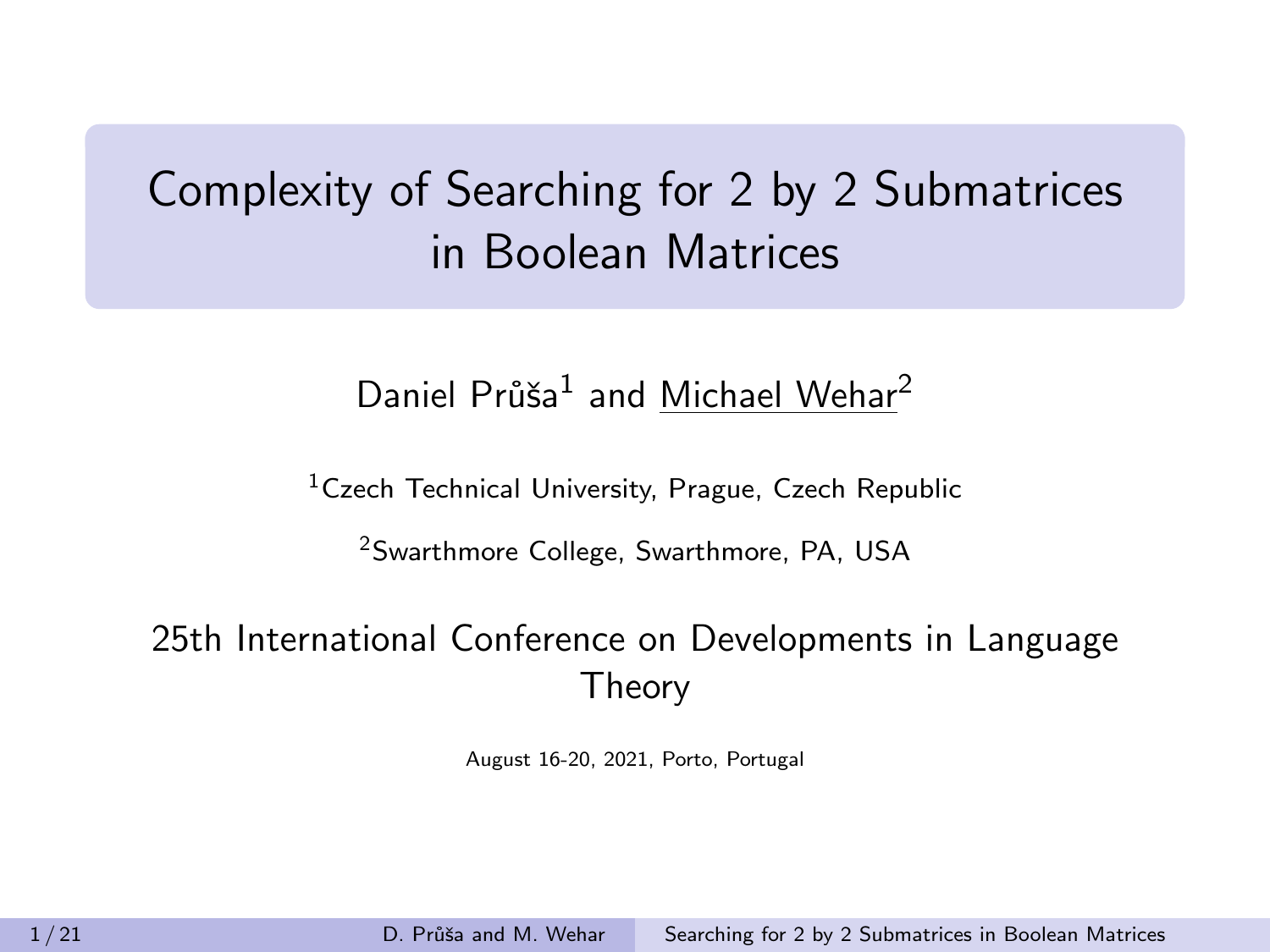# <span id="page-1-0"></span>Outline

## 1 [Introduction](#page-1-0) **•** [Definitions](#page-2-0) **•** [Motivation](#page-4-0)

**[Results](#page-10-0) •** [Algorithms](#page-11-0)

**• [Hardness](#page-13-0)** 

## **[Conclusion](#page-17-0)**

- **[Summary](#page-18-0)**
- [Future Work](#page-19-0)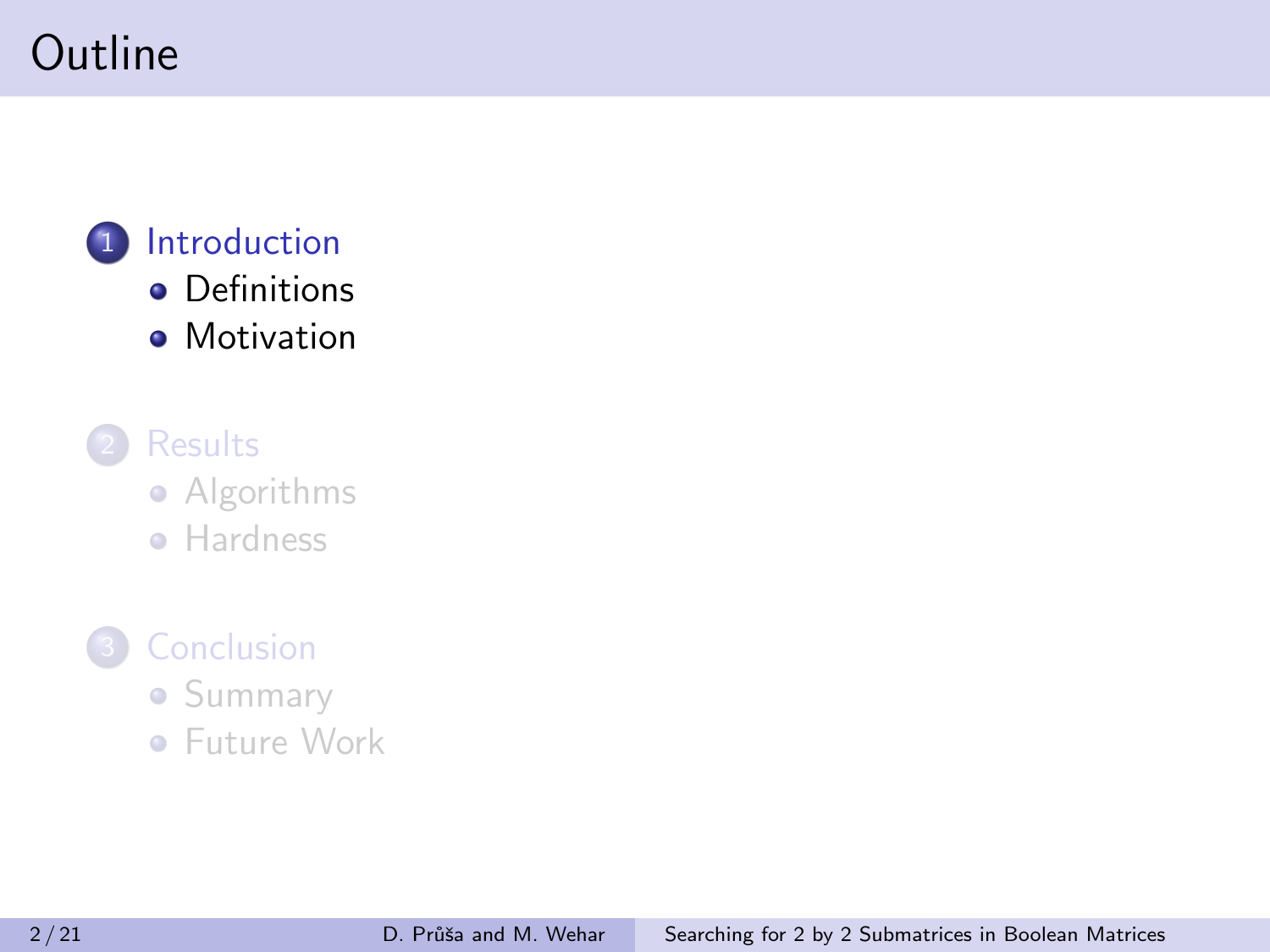<span id="page-2-0"></span>Given a Boolean matrix M

- ANY  $\begin{bmatrix} a & b \\ c & d \end{bmatrix}$ : search **M** for a submatrix  $\begin{bmatrix} a & b \\ c & d \end{bmatrix}$ ,
- MIN  $\begin{bmatrix} a & b \\ c & d \end{bmatrix}$ : search **M** for a submatrix  $\begin{bmatrix} a & b \\ c & d \end{bmatrix}$  that encloses the minimum area of M.
- $\textsf{MAX} \left[ \begin{smallmatrix} a & b \ c & d \end{smallmatrix} \right]$ : search **M** for a submatrix  $\left( \begin{smallmatrix} a & b \ c & d \end{smallmatrix} \right)$  that encloses the maximum area of M

for  $a, b, c, d \in \{0, 1\}$ .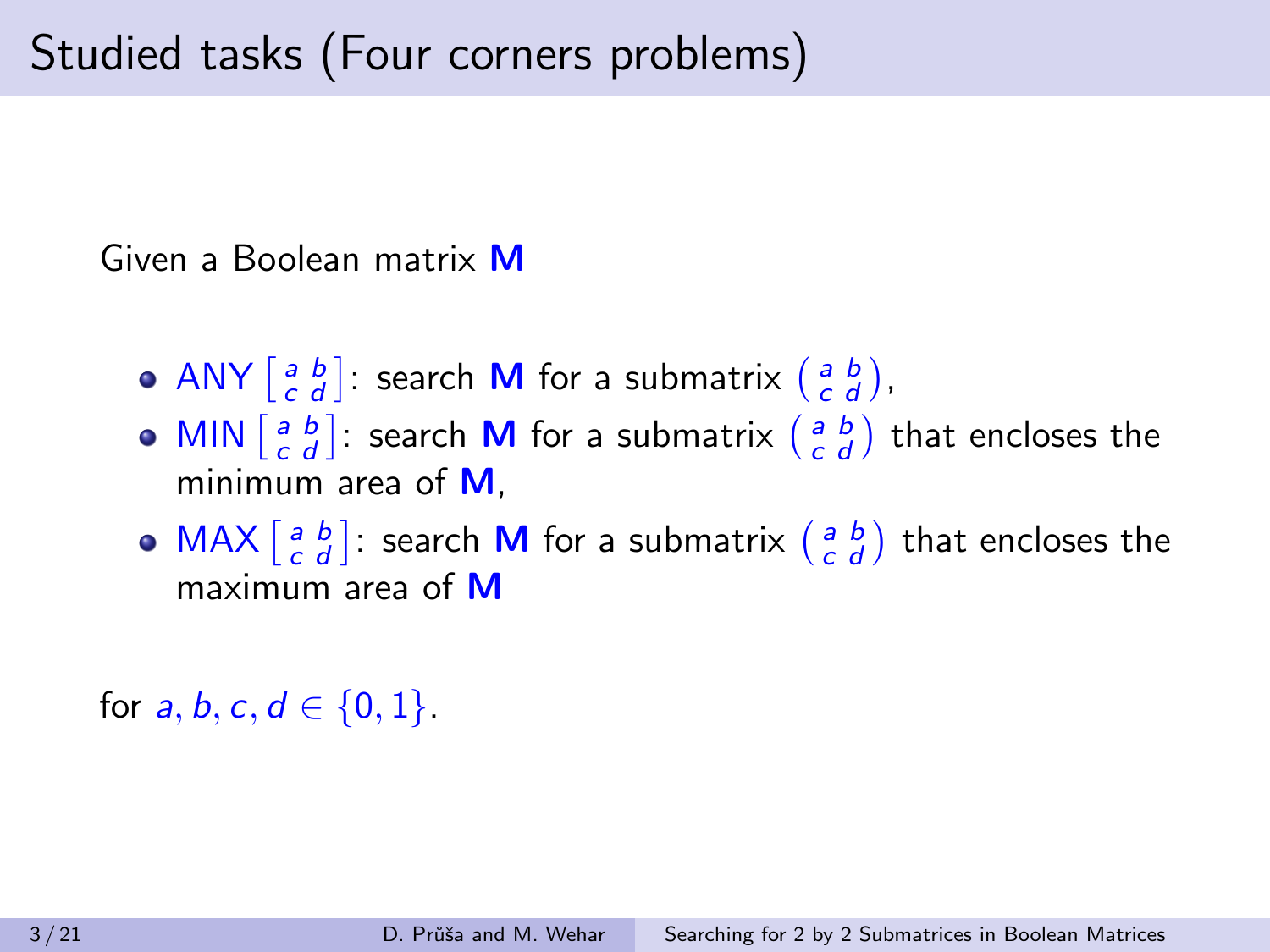## **Examples**

 $\mathsf{ANY}\left[\begin{smallmatrix} 1 & 0\\ 1 & 1 \end{smallmatrix}\right]$ 

$$
\mathbf{M} = \left( \begin{array}{cccc} 1 & 1 & 0 & 1 & 0 \\ 1 & 0 & 0 & 0 & 1 \\ 0 & 0 & 1 & 0 & 1 \\ 1 & 1 & 1 & 1 & 0 \\ 0 & 1 & 1 & 0 & 0 \end{array} \right)
$$

MIN  $\begin{bmatrix} 1 & 1 \\ 1 & 1 \end{bmatrix}$ , MAX  $\begin{bmatrix} 1 & 1 \\ 1 & 1 \end{bmatrix}$ .

$$
\mathbf{M} = \left( \begin{array}{cccc} 1 & 1 & 0 & 1 & 0 \\ 1 & 0 & 0 & 0 & 1 \\ 0 & 0 & 1 & 0 & 1 \\ 1 & 1 & 1 & 1 & 0 \\ 0 & 1 & 1 & 0 & 0 \end{array} \right)
$$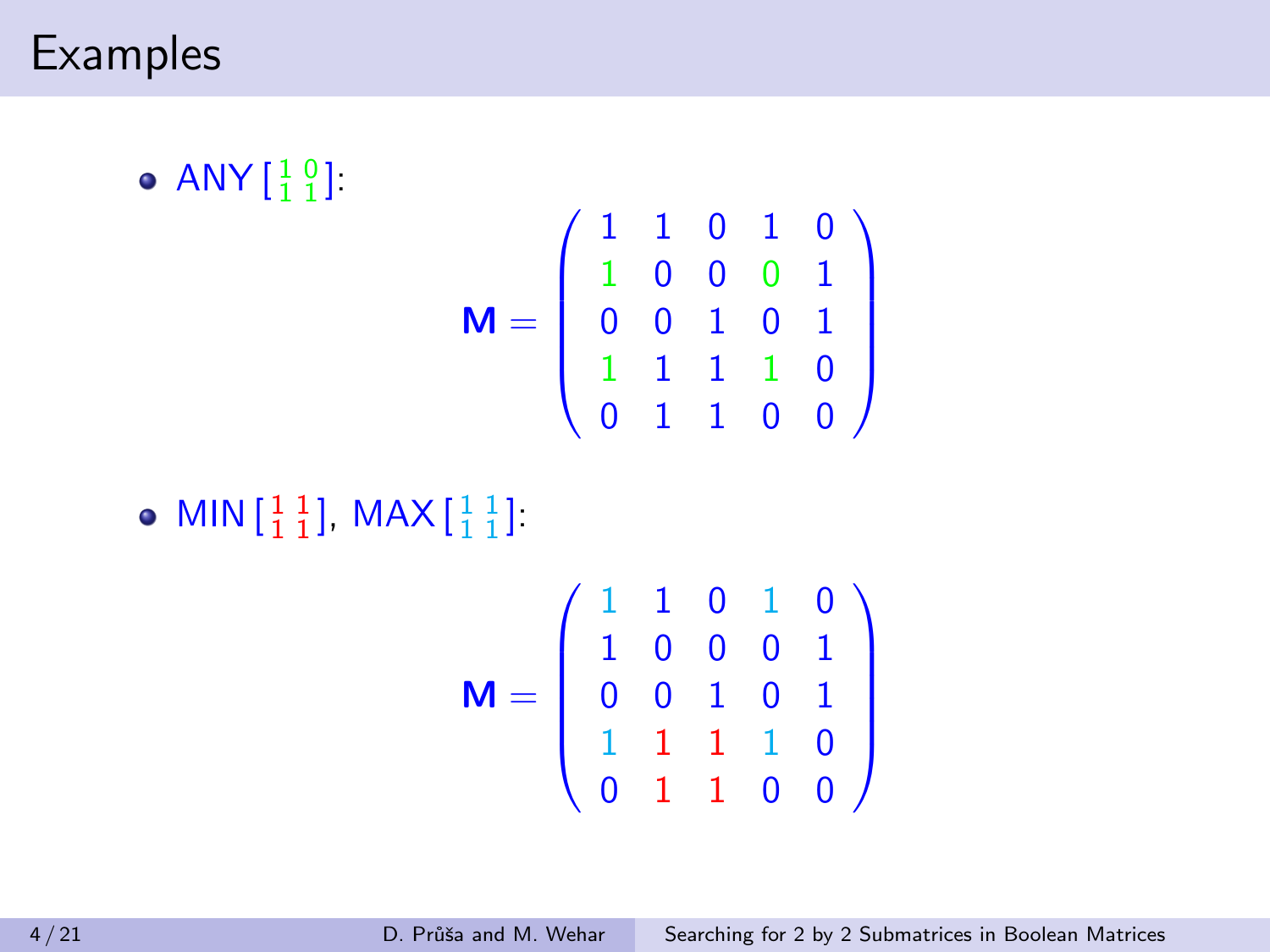<span id="page-4-0"></span>Given a 2D table of employees and their skills,

• find two employees who know the same two programming languages.

|        |     |          | Java C++ Ruby Pearl     |  |
|--------|-----|----------|-------------------------|--|
| Miller | lxl |          | ΙxΙ                     |  |
| Smith  |     | $\times$ |                         |  |
| Taylor | X   |          | $\overline{\mathsf{x}}$ |  |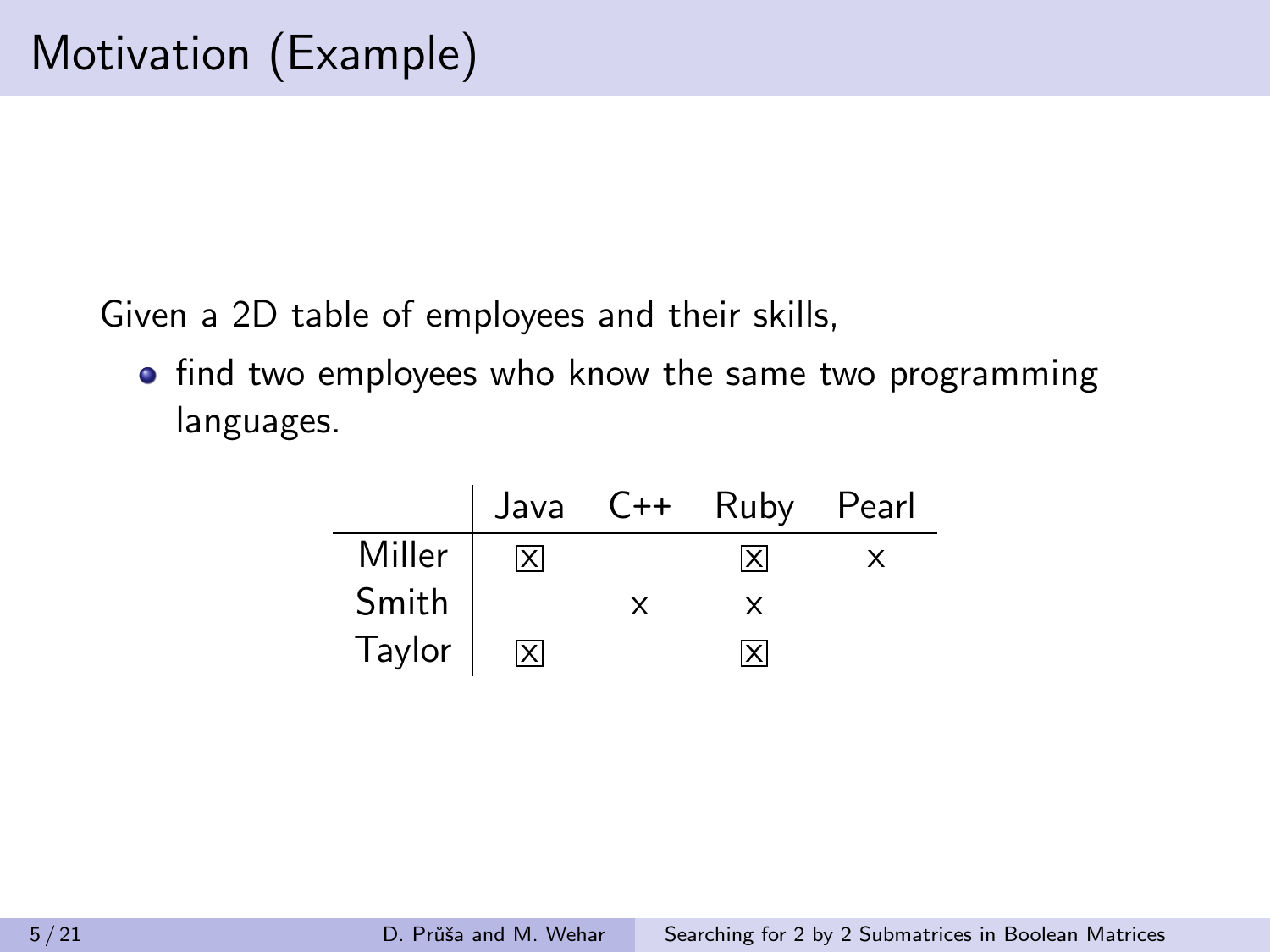# Local picture languages (LOC)

 $\Sigma$  ... a finite alphabet

 $\#\notin \Sigma$  ... the background symbol

 $\Theta$  .. a set of 2 × 2 pictures (tiles) over Σ ∪ {#}

 $L(\Theta)$  .. local picture language determined by  $\Theta$ 

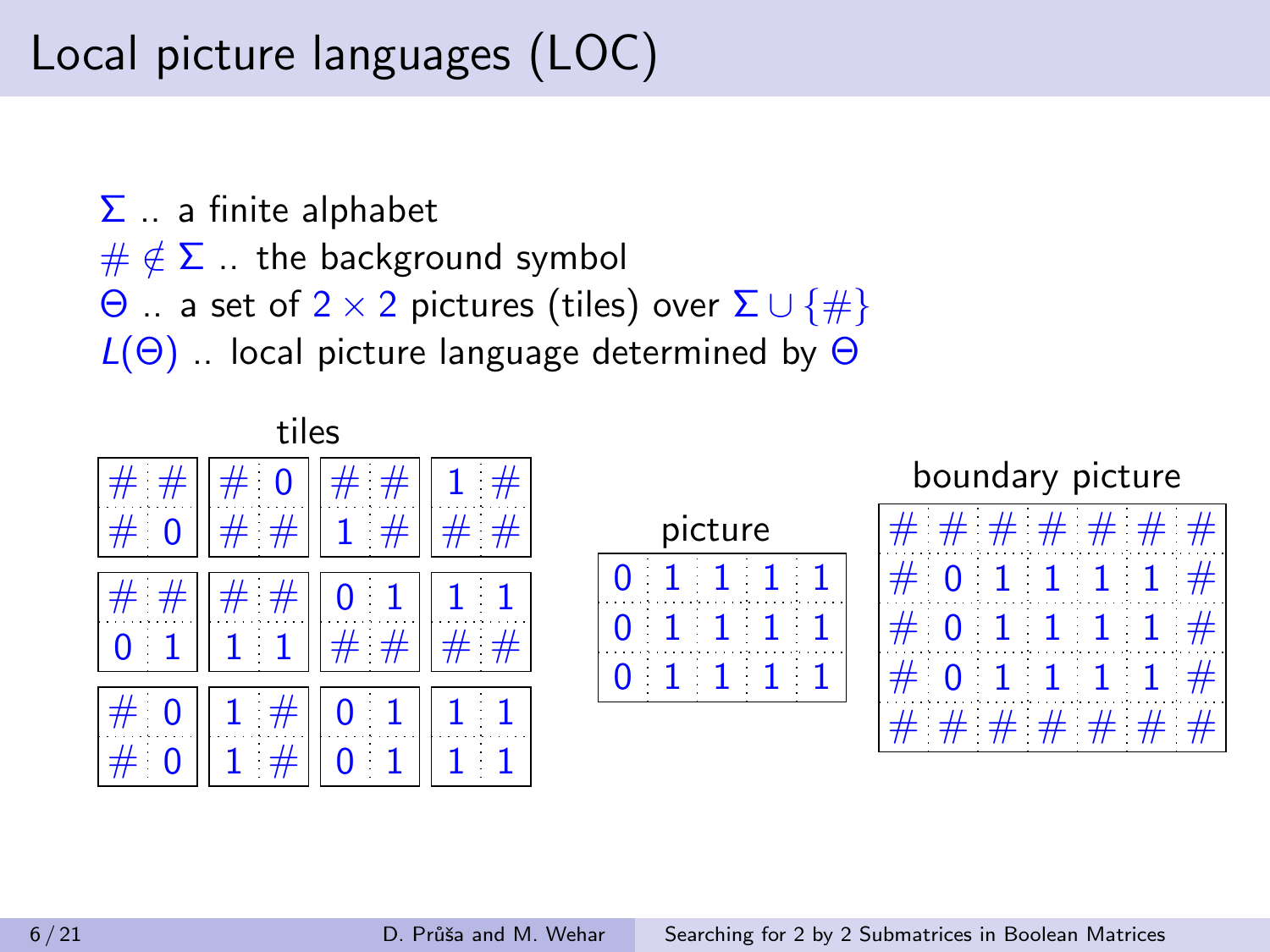2D pattern matching

- input is a picture (matrix) over a finite alphabet  $\Sigma$ ,
- **•** patterns to find are specified by a picture language over  $\Sigma$ ,
- applicable to domains like spreadsheets, timetables, board games, puzzles, etc.

### Theorem (Mráz, Průša, Wehar 2019)

Let  $L$  be a local picture language. There is an algorithm searching for any/minimum/maximum matching subpicture from  $\bf{L}$  in time  $O(mn\min\{m, n\})$  for pictures of size  $m \times n$ .

Is there a faster algorithm, working in time  $O(mn)$ ?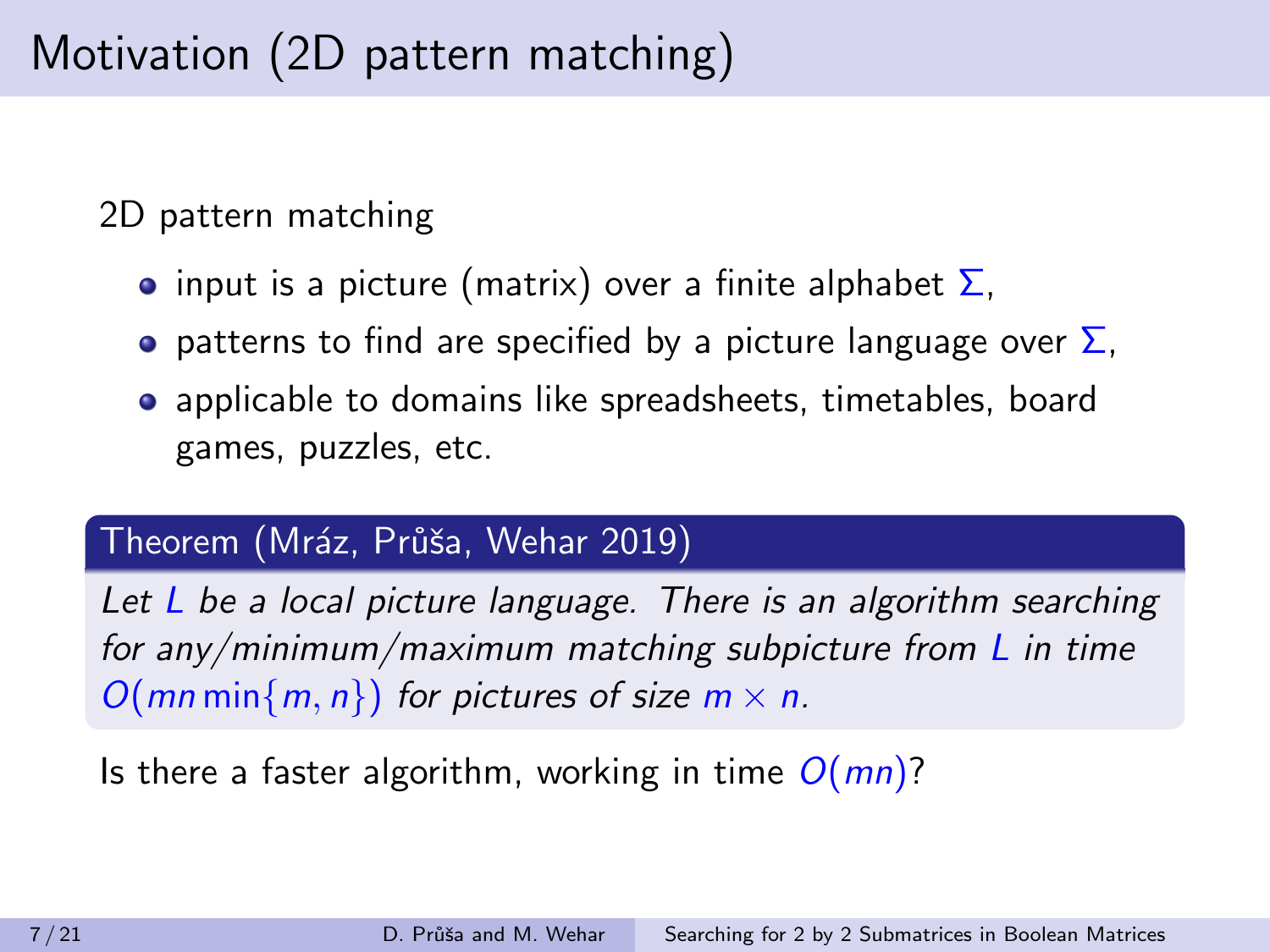### Theorem (Mráz, Průša, Wehar 2019)

Searching for any matching 2D subpicture is Triangle Finding-hard for local picture languages over ternary alphabets.

- The proof is based on searching for submatrix  $(\frac{1}{1}\frac{2}{1})$ .
- What about binary alphabets?
- $\Rightarrow$  It is worth it to study Four corners problems.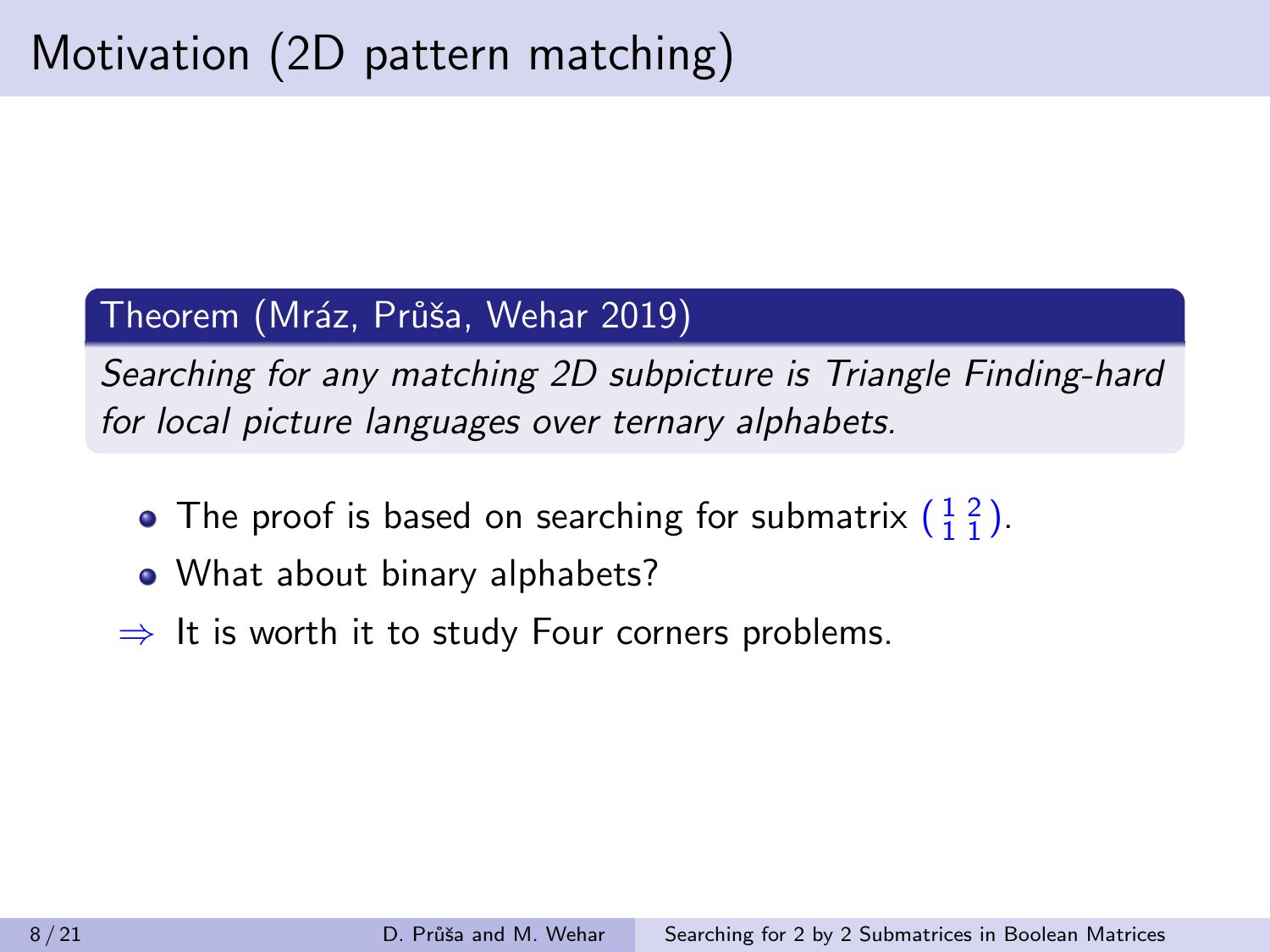# Triangle finding problem

Given a graph  $G = (V, E)$ , do there exist vertices  $v_1, v_2, v_3 \in V$ such that  $\{v_1, v_2\}$ ,  $\{v_2, v_3\}$ ,  $\{v_3, v_1\} \in E$ ?



- Solvable in time  $O(n^{\omega})$  where  $n = |V|$  and  $\omega < 2.373$  denotes the matrix multiplication exponent.
- Unknown if there is an algorithm solving it in time  $O(n^2)$ .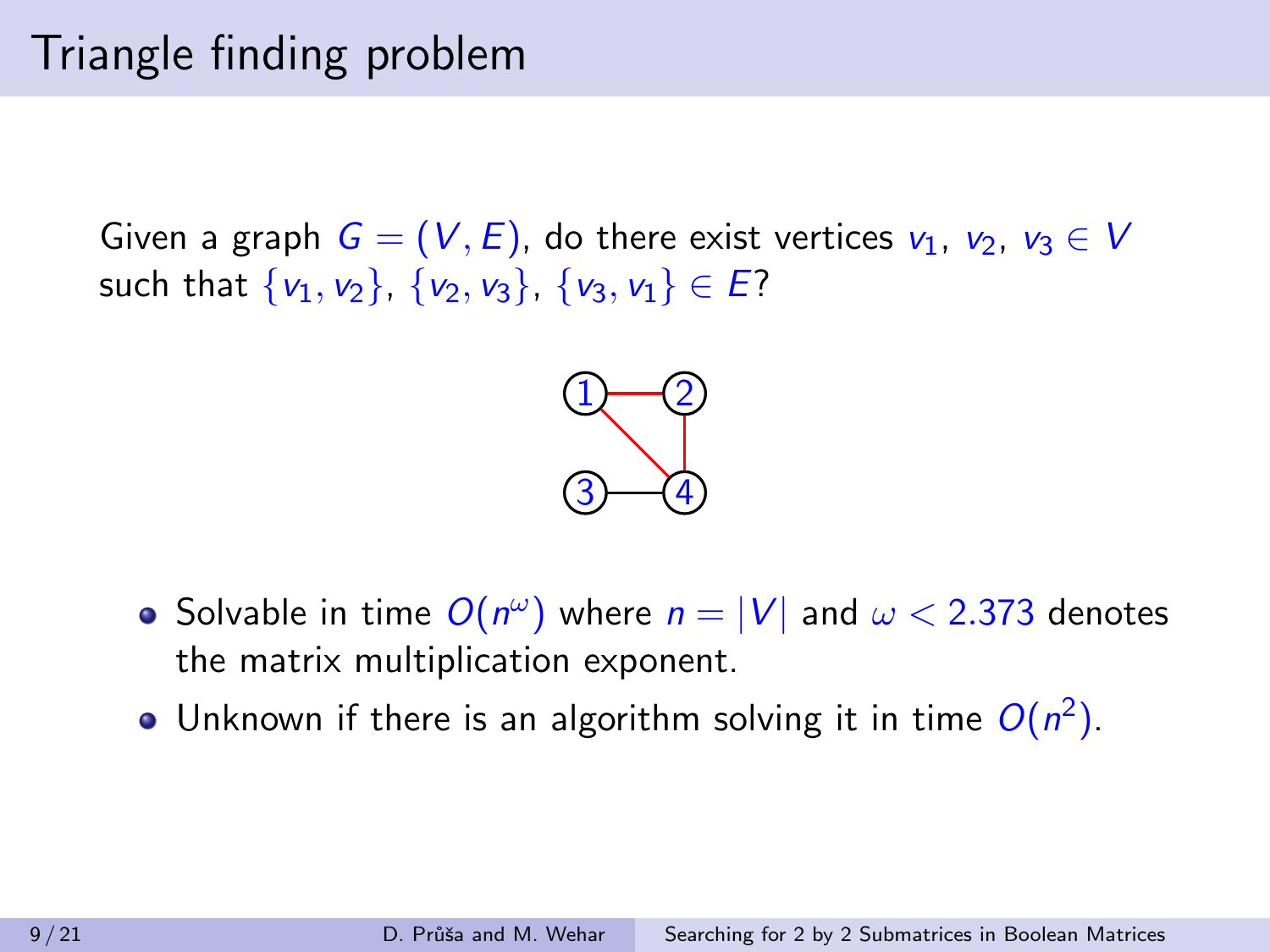Conditional lower bounds based on Triangle Finding are known for several problems from the theory of formal languages:

- context-free grammar parsing,
- regular languages intersection emptiness,
- deciding if an NFA accepts a word of a given length.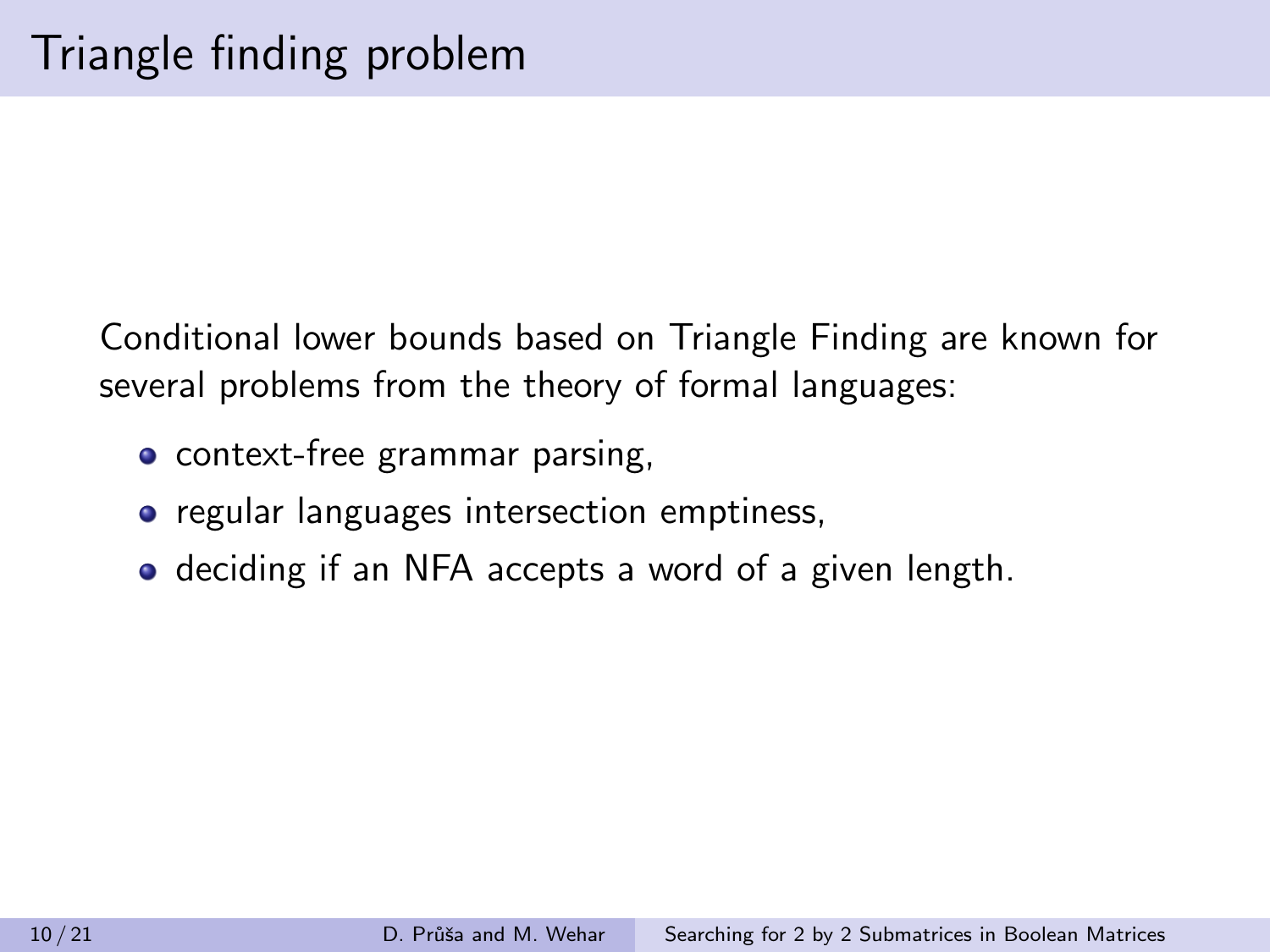# <span id="page-10-0"></span>Outline

## 1 [Introduction](#page-1-0) • [Definitions](#page-2-0) **• [Motivation](#page-4-0)**

2 [Results](#page-10-0) **•** [Algorithms](#page-11-0) **•** [Hardness](#page-13-0)

### **[Conclusion](#page-17-0)**

- **[Summary](#page-18-0)**
- [Future Work](#page-19-0)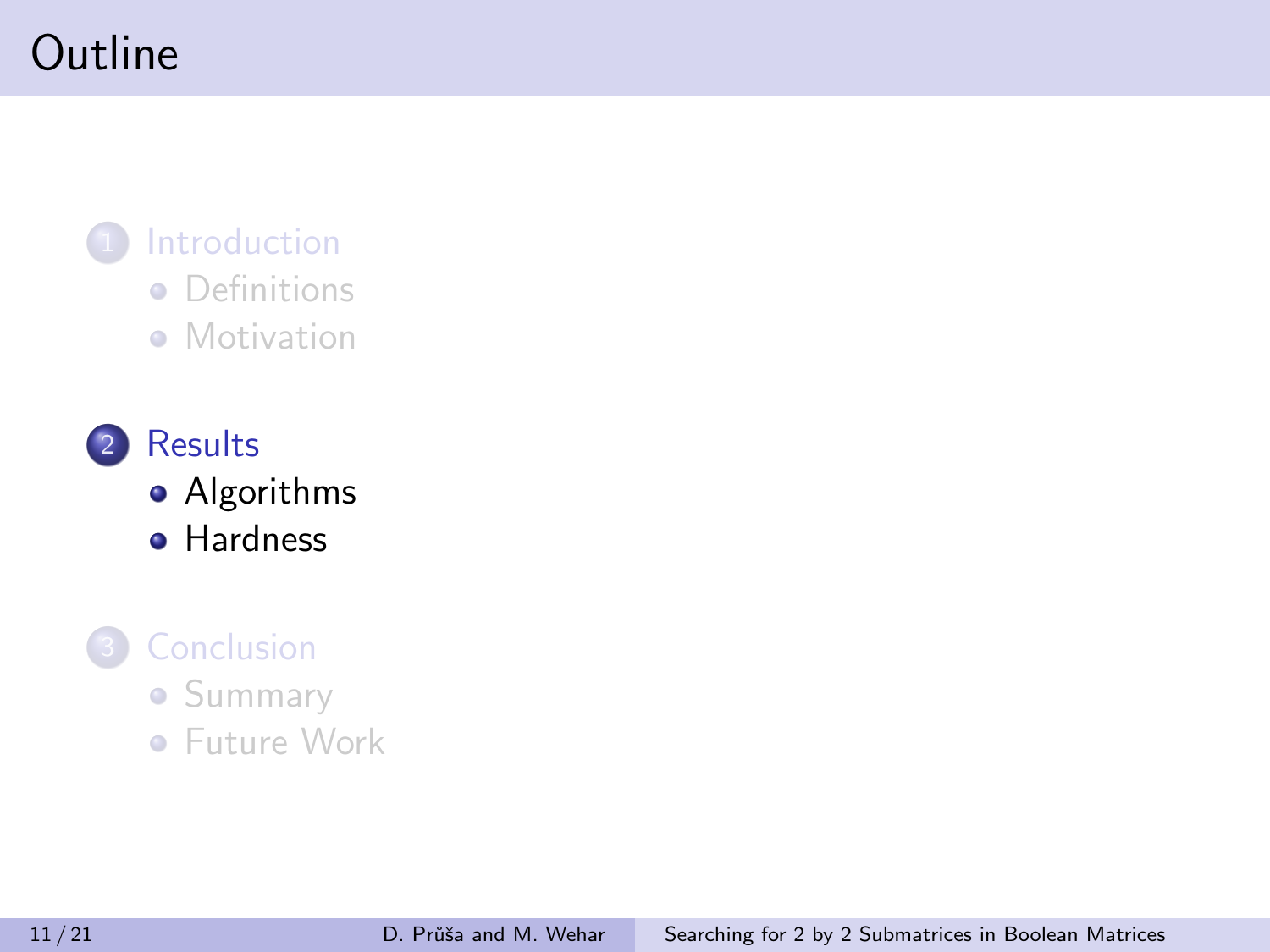#### <span id="page-11-0"></span>Theorem

For any  $a, b, c, d \in \{0, 1\}$ , there is an algorithm solving ANY  $\begin{bmatrix} a & b \\ c & d \end{bmatrix}$ in time  $\tilde{O}(mn)$  for m by n Boolean matrices.

- It is sufficient to look at only four cases:  $ANY \begin{bmatrix} 1 & 1 \\ 1 & 1 \end{bmatrix}$ , ANY  $\begin{bmatrix} 1 & 0 \\ 1 & 1 \end{bmatrix}$ , ANY  $\begin{bmatrix} 1 & 0 \\ 0 & 1 \end{bmatrix}$ , and ANY  $\begin{bmatrix} 1 & 0 \\ 1 & 0 \end{bmatrix}$ .
- We apply a different strategy to solve each case.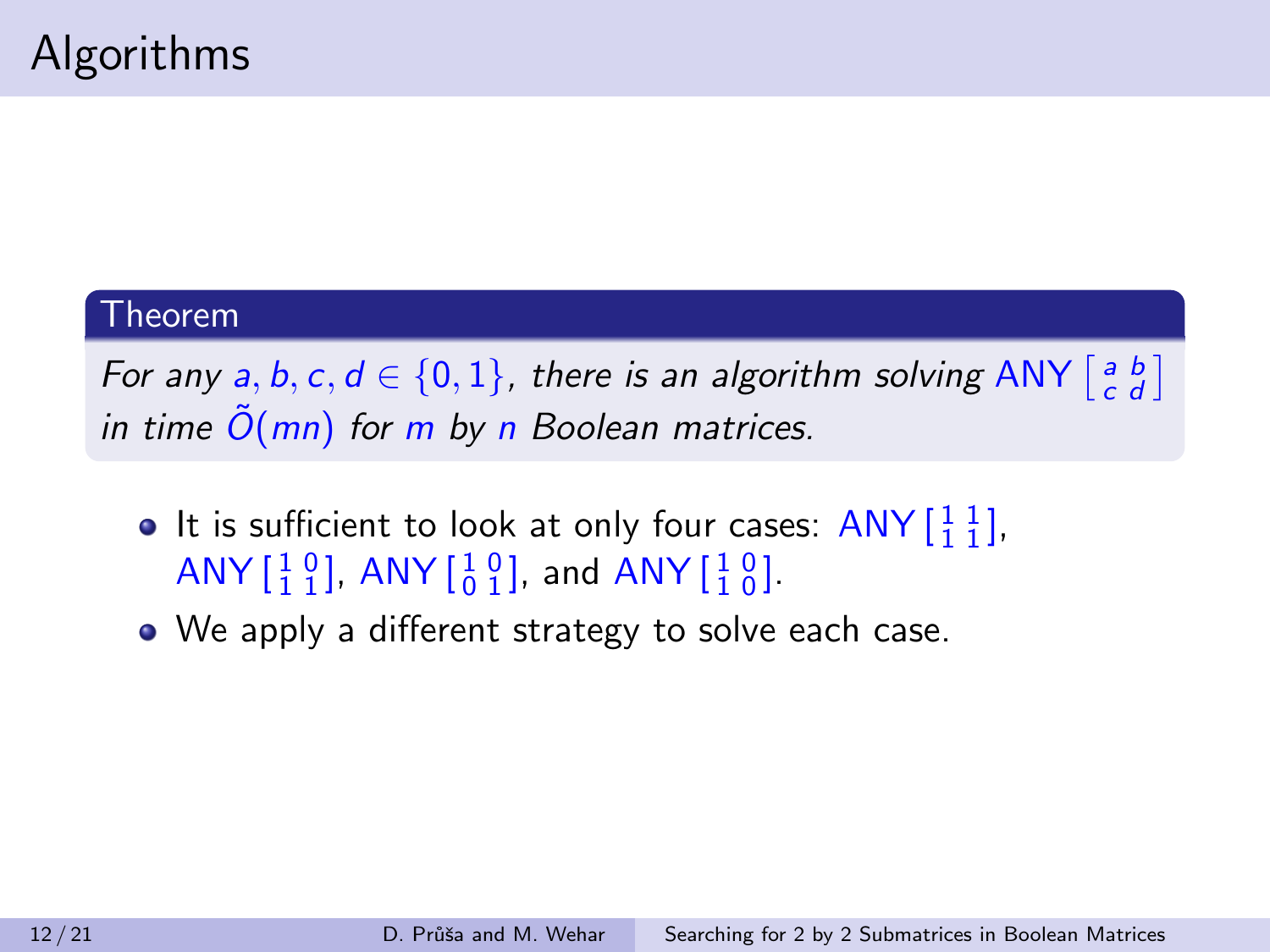# Algorithm for  $\mathsf{ANY}\left[\begin{smallmatrix} 1 & 1\ 1 & 1 \end{smallmatrix}\right]$

Input:  $\mathsf{M} \in \{0,1\}^{m,n}$  (assume  $m \geq n$ ) 1:  $S := \emptyset$ 2: for each row  $r$  of  $M$  do 3:  $\mathcal{R} := \emptyset$ 4: for each i s.t.  $M(r, i) = 1$  do  $5$ : add *i* to  $\overline{R}$ . 6: end for 7: for each  $i, j \in \mathcal{R}$  s.t.  $i < j$  do 8: if S contains  $(i, j)$  then 9: **return** matching submatrix  $10:$  else 11: add  $(i, j)$  to  $\mathcal S$  $12:$  end if 13: end for 14: end for



 $O(n^2 + mn) = O(mn)$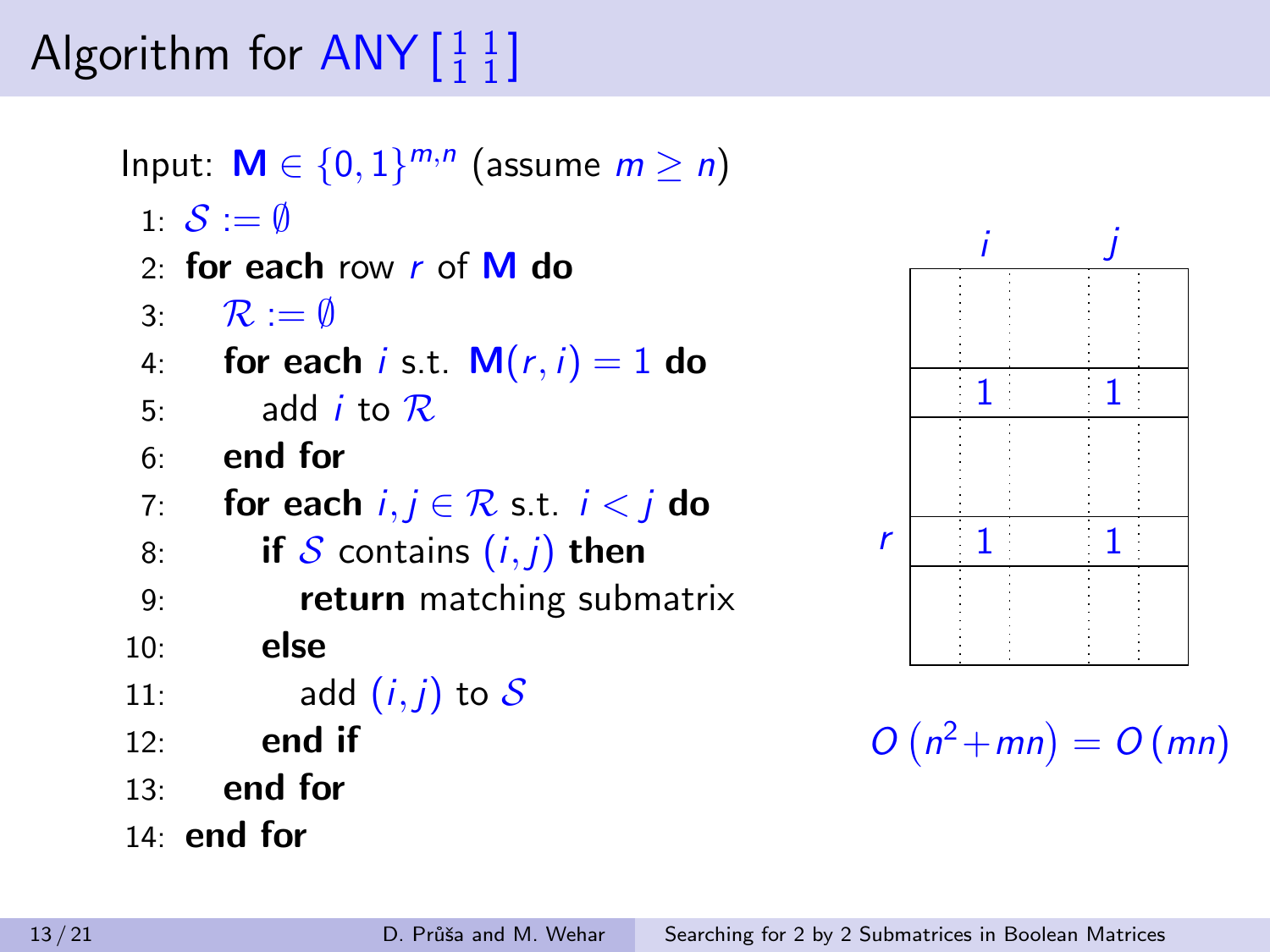#### <span id="page-13-0"></span>Theorem

 $\textsf{MAX} \left[ \begin{smallmatrix} a & b \ c & d \end{smallmatrix} \right]$  is Triangle Finding-hard for any  $a, b, c, d \in \{0, 1\}.$ 

Although  $\mathsf{MAX}\left[ \begin{smallmatrix} a & b \ c & d \end{smallmatrix} \right]$  is hard, we do introduce a new approach.

#### Theorem

For any  $a, b, c, d \in \{0, 1\}$ , there is an algorithm solving MAX  $\begin{bmatrix} a & b \\ c & d \end{bmatrix}$ in time  $O(mn \cdot (min{m, n})^{0.5302})$  for m by n Boolean matrices.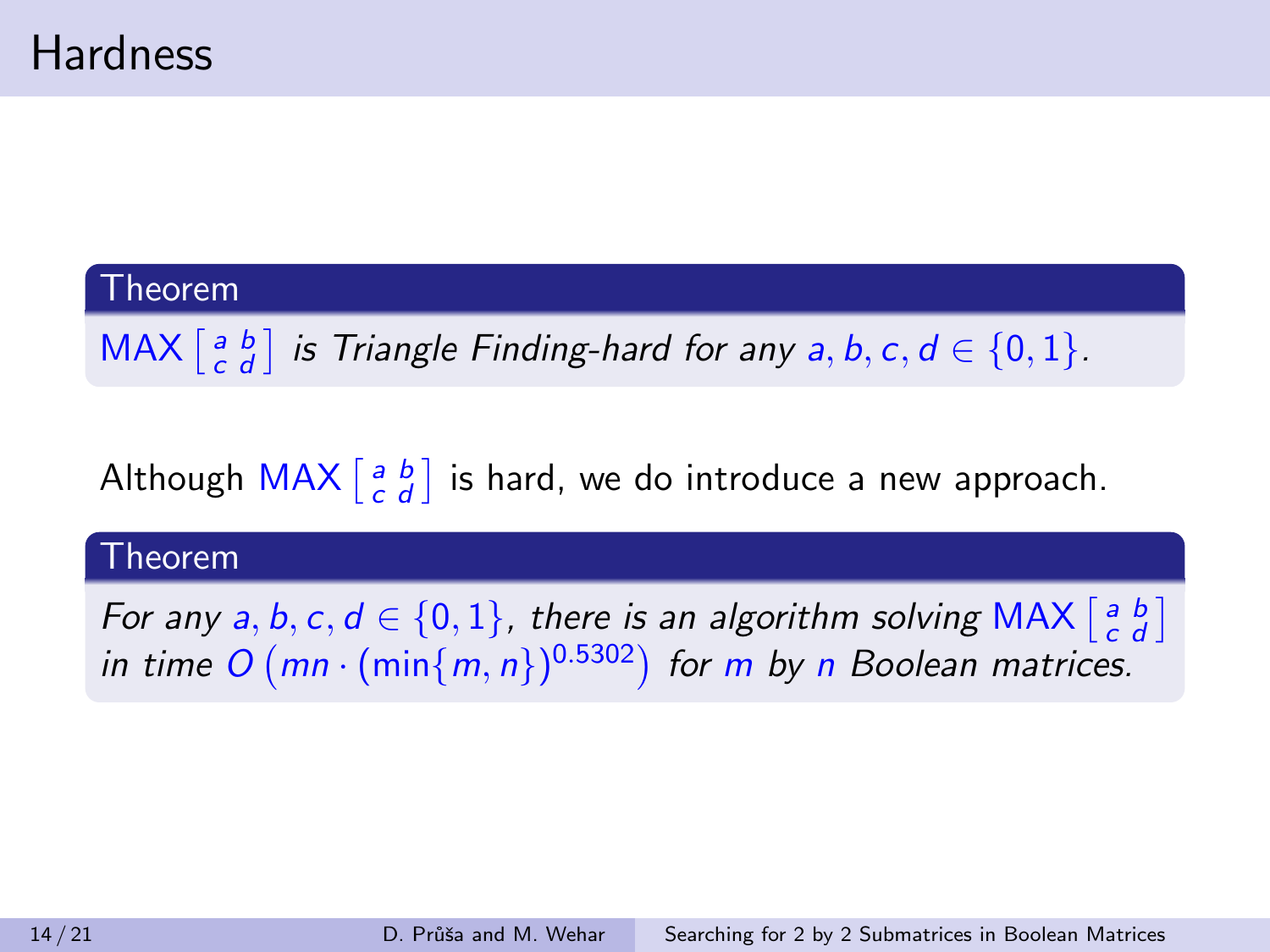# $\mathsf{MAX}\left[\begin{smallmatrix} 1 & 1 \\ 1 & 1 \end{smallmatrix}\right]$  is Triangle Finding-hard

#### Theorem

 $MAX \begin{bmatrix} 1 & 1 \\ 1 & 1 \end{bmatrix}$  cannot be solved in time  $O(mn)$  unless Triangle Finding can be solved in time  $O(n^2)$ .



 $G = (V, E)$  contains a triangle iff **M** contains submatrix  $\begin{pmatrix} 1 & 1 \\ 1 & 1 \end{pmatrix}$  that encloses area of at least  $3|V|^2$  entries.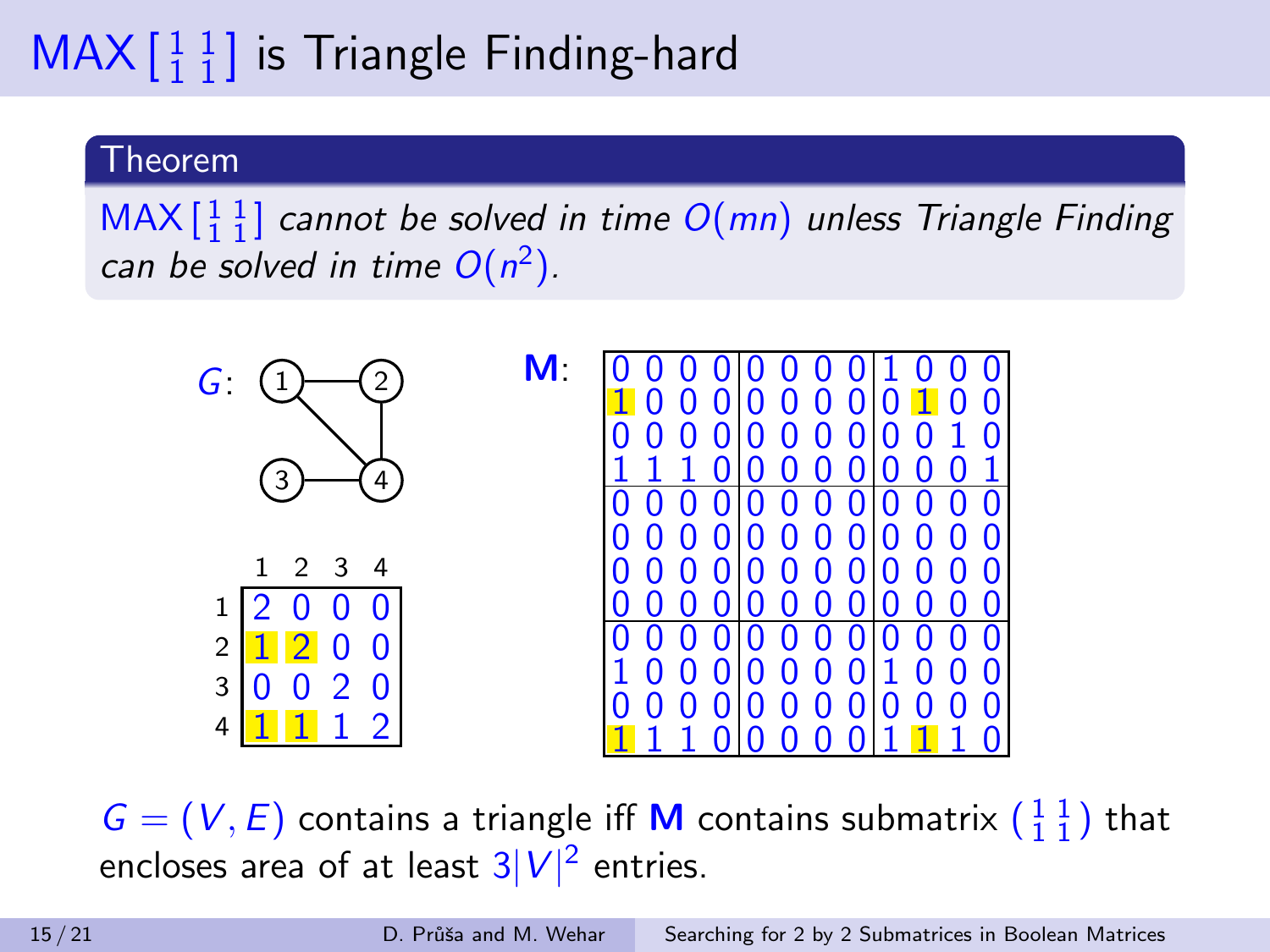# Algorithm for  $\mathsf{MAX}\left[ \begin{smallmatrix} 1 & 1 \\ 1 & 1 \end{smallmatrix} \right]$

Given a Boolean matrix M.

For each two distinct rows  $i$  and  $j$ , we need to know

- minimum  $c_1$  such that  $M(i, c_1) = M(i, c_1) = 1$ ,
- maximum  $c_2$  such that  $M(i, c_2) = M(j, c_2) = 1$ .

If  $c_1$ ,  $c_2$  exist and  $c_1 \neq c_2$ , then the maximum area enclosed by a submatrix  $(\frac{1}{1}\frac{1}{1})$  with entries in rows  $i$  and  $j$ is  $(|i - j| + 1) \cdot (c_2 - c_1 + 1)$ .



The indices  $c_1$ ,  $c_2$  can be obtained for all pairs *i*, *j* from the minimum and maximum witness matrix for the product  $\mathsf{MM}^\mathcal{T}.$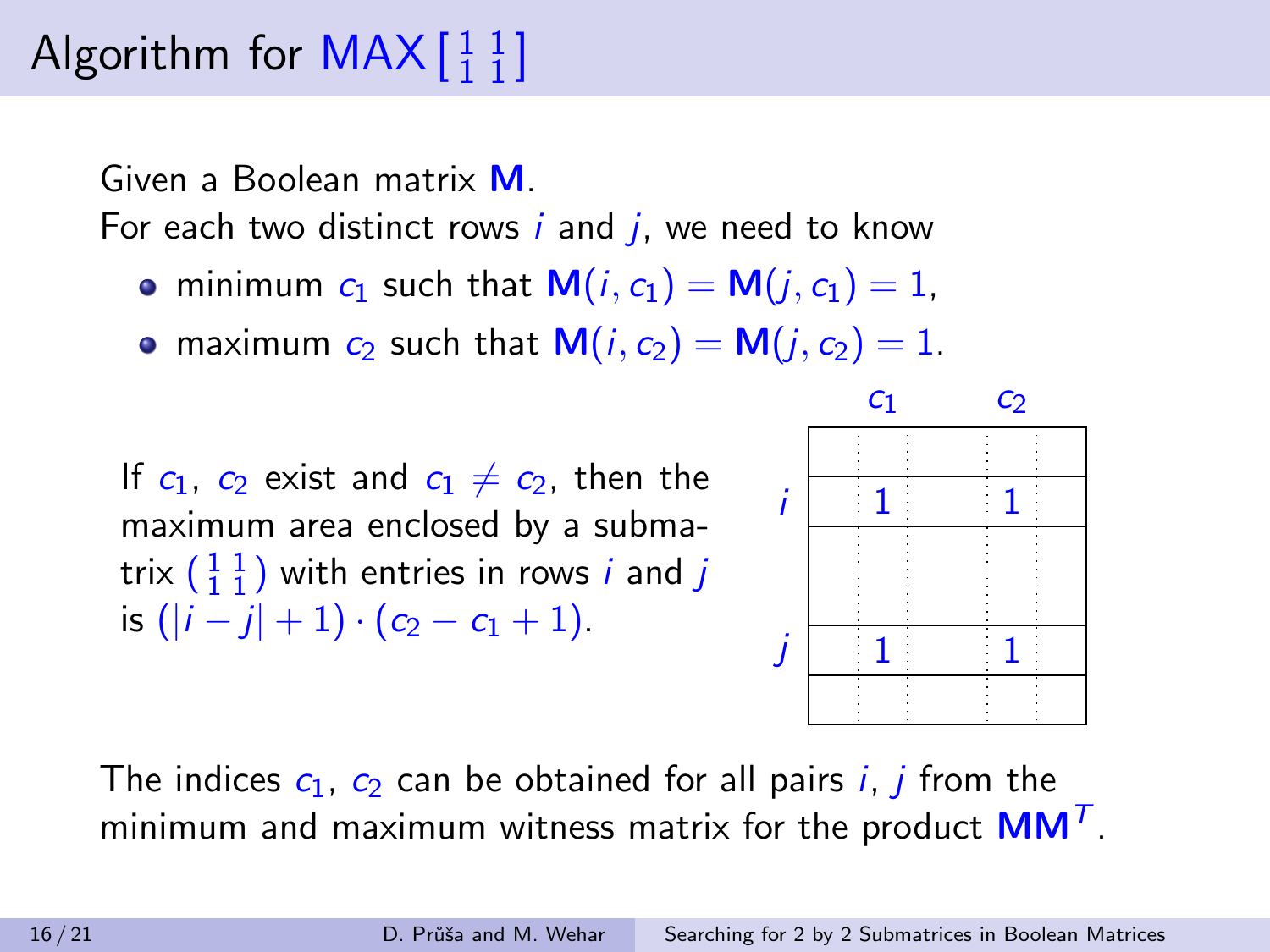Let **A** and **B** be two Boolean matrices of dimensions  $m \times n$  and  $n \times m$ , respectively.

A minimum/maximum witness matrix for the Boolean product  $C = AB$  is the  $m \times m$  matrix **W** fulfilling:

- If  $C(i, j) = 0$ , then  $W(i, j) = 0$ .
- Otherwise,  $W(i, j)$  is equal to the minimum/maximum index k such that  $\mathbf{A}(i, k) = \mathbf{B}(k, i) = 1$ .

#### Theorem (Cohen, Yuster 2014)

There is an algorithm computing the minimum/maximum witness matrices in time  $O(mn \cdot (\min\{m, n\})^{0.5302})$ .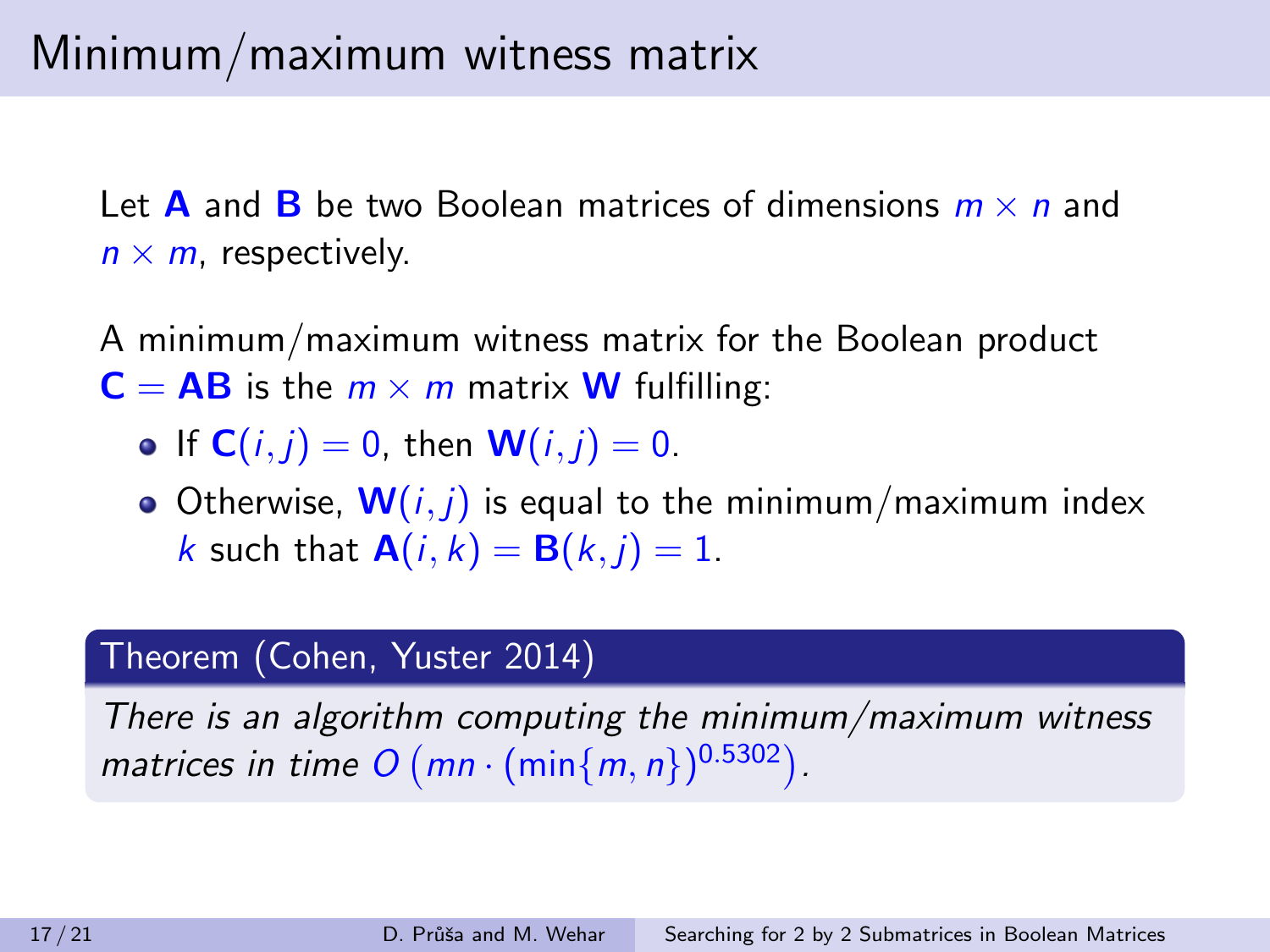# <span id="page-17-0"></span>Outline

## **[Introduction](#page-1-0)** • [Definitions](#page-2-0)

**• [Motivation](#page-4-0)** 

**[Results](#page-10-0) •** [Algorithms](#page-11-0)

**• [Hardness](#page-13-0)** 

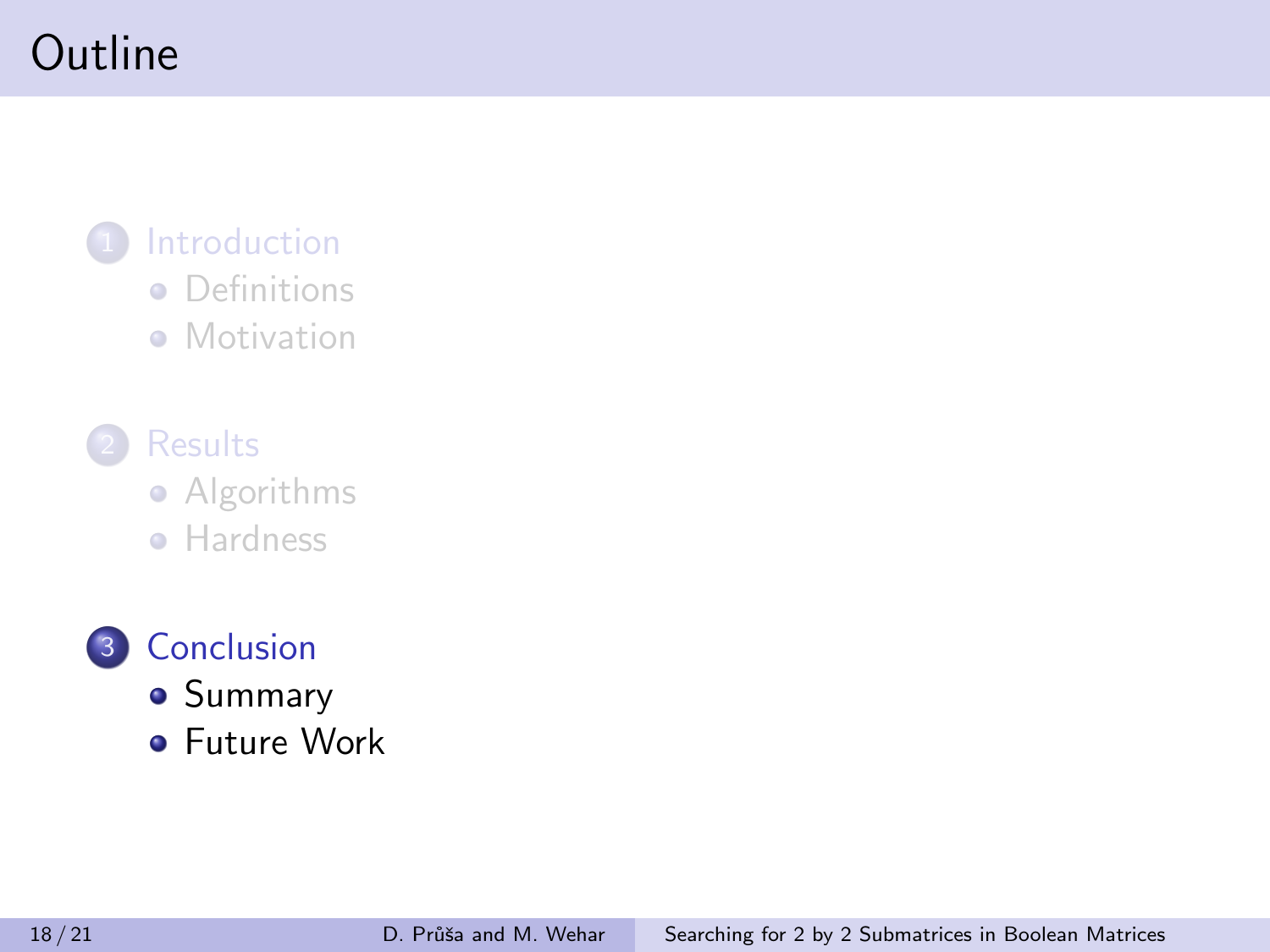<span id="page-18-0"></span>Problem Complexities

- any/min/max subpicture matching for local picture languages is in time  $O(mn \min\{m, n\})$
- ANY  $\left[ \begin{smallmatrix} a & b \ c & d \end{smallmatrix} \right]$  over Boolean matrices is in time  $\tilde{O}(mn)$
- $MAX \begin{bmatrix} a & b \\ c & d \end{bmatrix}$  over Boolean matrices is Triangle Finding-hard, but still is in time  $O(mn \cdot (min\{m, n\})^{0.5302})$

Also, MIN  $\left[ \begin{smallmatrix} a & b \ c & d \end{smallmatrix} \right]$  over Boolean matrices is in time  $\tilde{O}(mn).$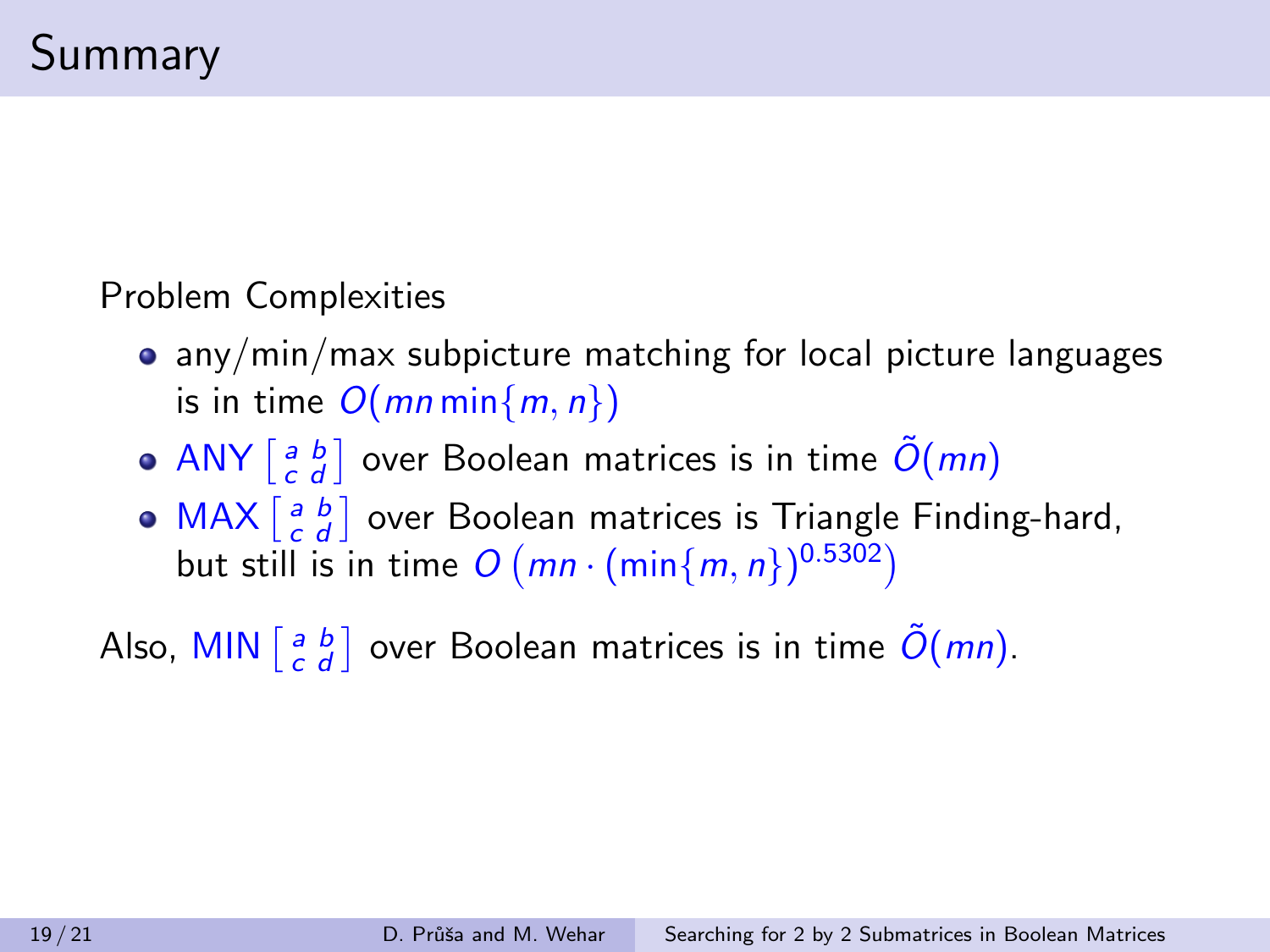## <span id="page-19-0"></span>Questions

- We introduce four different algorithms for solving the ANY  $\begin{bmatrix} 1 & 1 \ 1 & 1 \end{bmatrix}$ , ANY  $\begin{bmatrix} 1 & 0 \ 1 & 1 \end{bmatrix}$ , and ANY  $\begin{bmatrix} 1 & 0 \ 1 & 0 \end{bmatrix}$  problems. Is there a unified strategy for solving all ANY  $\left[ \begin{smallmatrix} a & b \ c & d \end{smallmatrix} \right]$  cases over Boolean matrices in time  $\tilde{O}(mn)$ ?
- $\overline{{\sf ANY}}\left[\begin{smallmatrix} a & b \ c & d \end{smallmatrix}\right]$  over Boolean matrices can be viewed as a subpicture matching problem for a specific subclass of local picture languages. What are the complexities of the subpicture matching problems for other local picture languages?